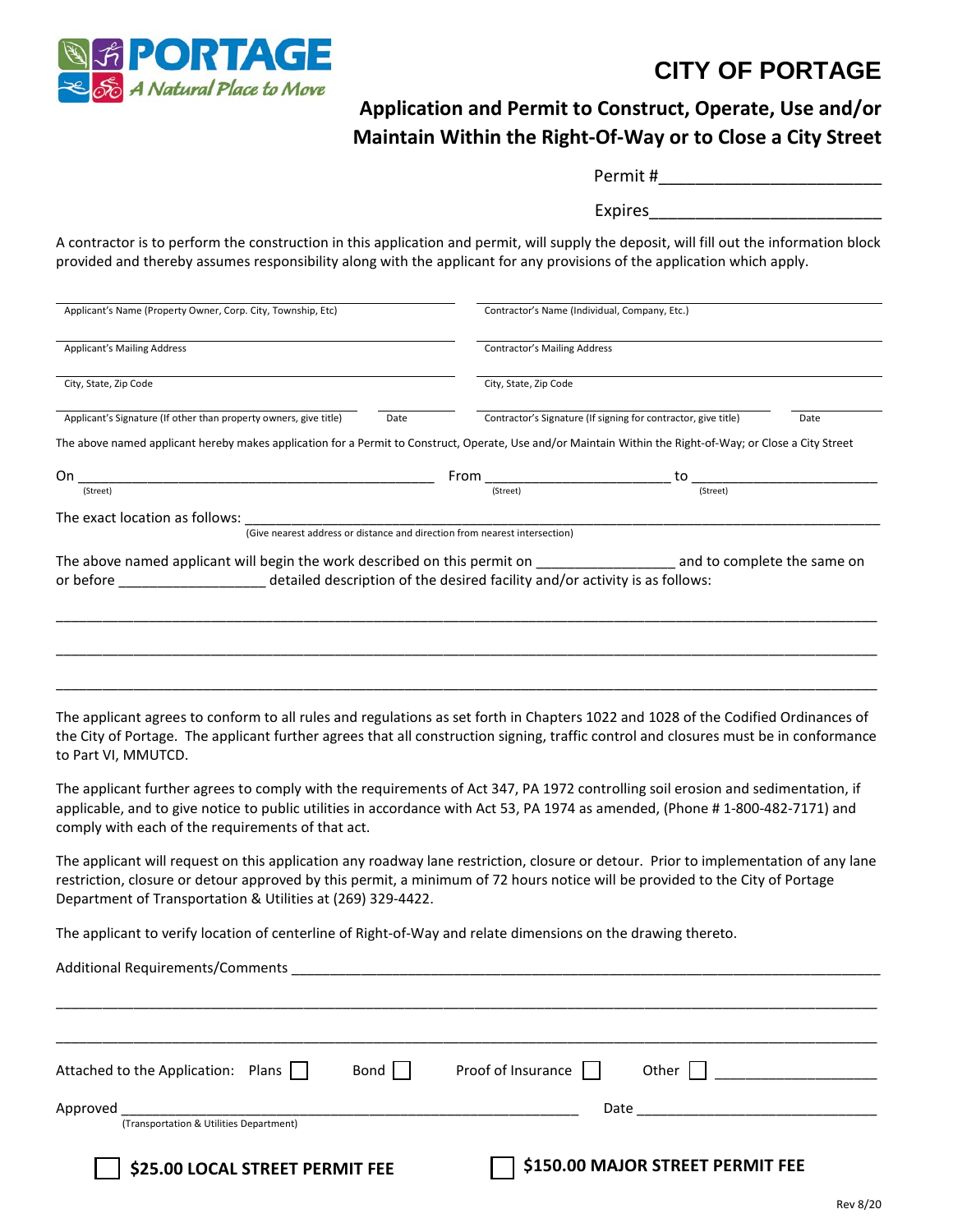



## **RIGHT-OF-WAY USE APPLICATION and PERMIT FORM**

#### **Attachment: SKETCH PLAN**

Note: A sketch plan is required for all Standard Use Right-of-Way Permits. The applicant may use this form or attach a labeled sketch plan. The sketch plan must include the following information as pertinent to the review of the application:

- 1. Property addresses, lines, dimensions and known monuments.
- 2. Location, dimensions and recorded easements, if applicable.
- 3. Location and dimensions of driveways, sidewalks, driving lanes and parking spaces.
- 4. Proposed driveway grades shall be indicated both within the public right-of-way and between the property line and the front of the building.
- 5. Locations of existing and proposed utilities, including water, sewer, fire hydrants, underground electric, gas, phone, cable and fiber optic infrastructures, where applicable.
- 6. Show the topography as it relates to the right-of-way construction such as adjacent slope for cut and fills, soil stabilization, or retaining walls. (Any retaining wall or system of retaining walls greater than four (4) feet must be engineered, if applicable.)
- 7. Identify the proposed storm water management measures as related to the existing and/or proposed drainage facilities.
- 8. Proposed method of erosion control and soil stabilization.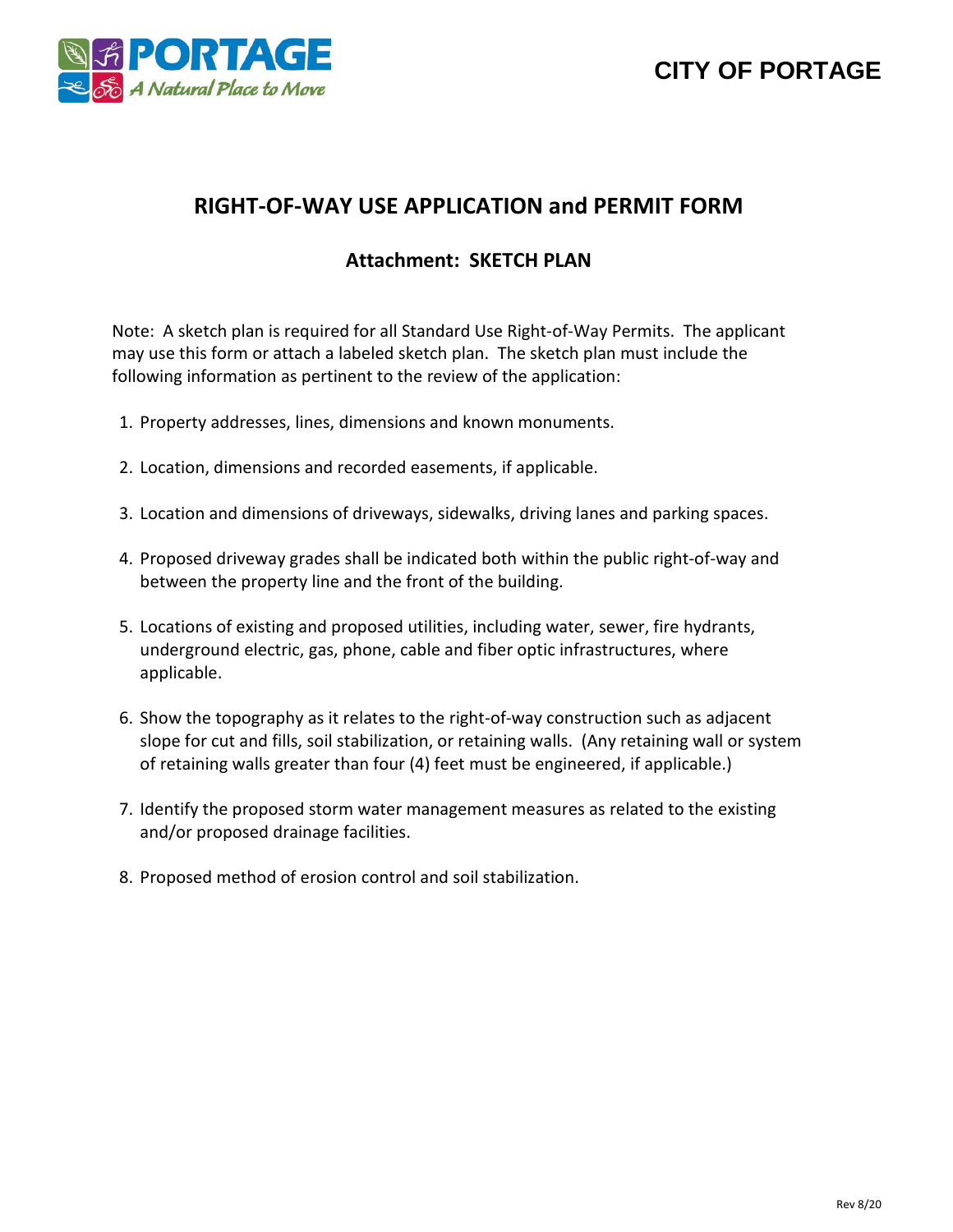

## **Right-Of-Way Sketch Plan Site Location: \_\_\_\_\_\_\_\_\_\_\_\_\_\_\_\_\_\_\_\_\_\_\_\_\_\_\_\_**

**(See Instructions, attached)**